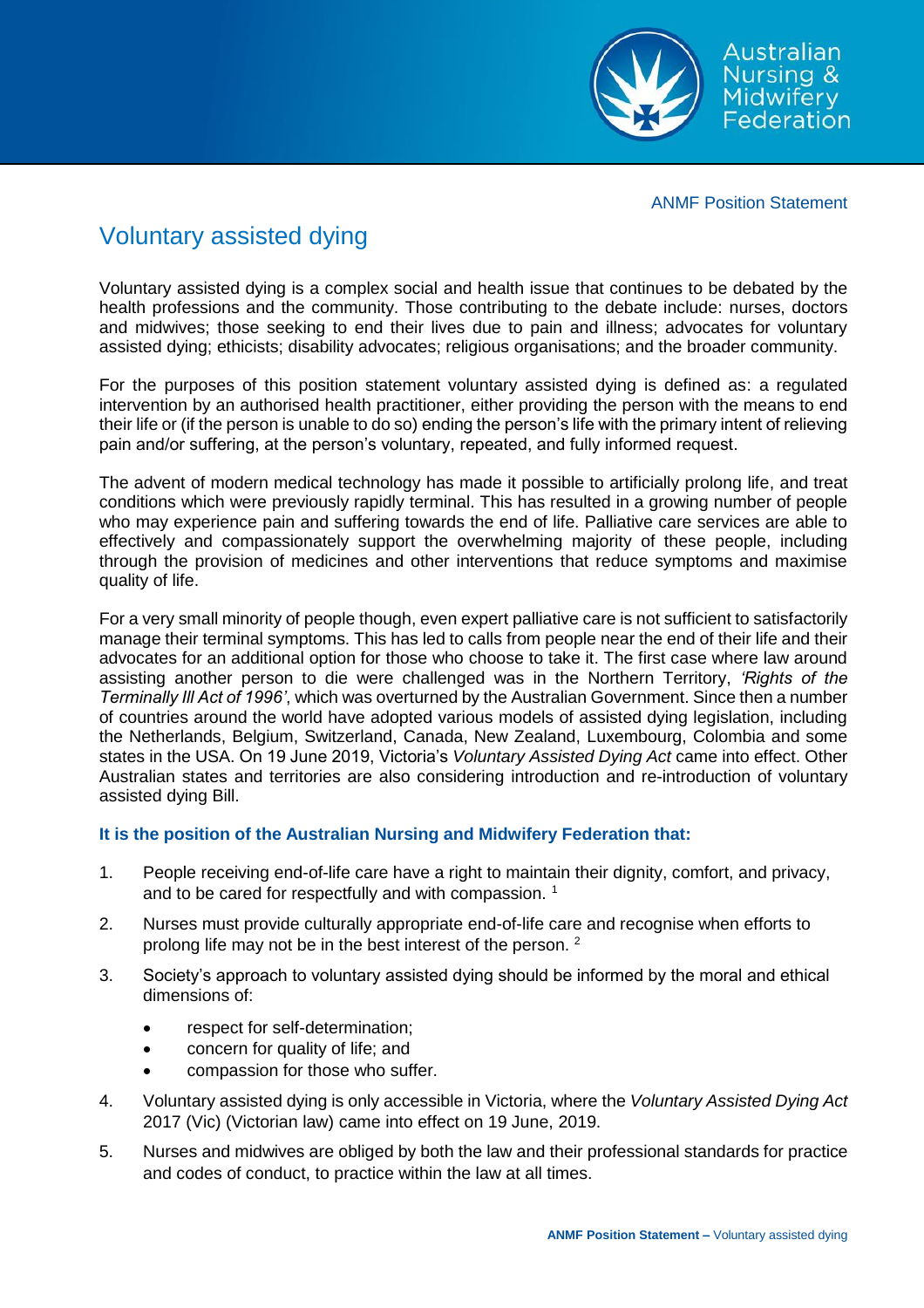

- 6. Adult patients with decision-making capacity have a common law right to consent to or refuse medical treatment which is offered to them<sup>3</sup>. Withdrawal of medical intervention does not constitute voluntary assisted dying, and is legal. Refusal of hydration, nutrition, and/or medical treatment is not assisted dying and is legal across Australia.
- 7. Our membership comes from diverse cultural, religious, and ethnic backgrounds, and our members hold a range of ethical views on the subject of voluntary assisted dying. Nurses, midwives and assistants in nursing\* have the right to hold their own opinion and for their opinion to be respected.
- 8. Nurses and midwives have a professional responsibility to stay reliably informed about the ethical, legal, professional, cultural and clinical implications of voluntary assisted dying.
- 9. Where a person expresses a wish for assistance to die, nurses and midwives should understand their obligations and limitations under law of this request as well as other options available to the person and ensure appropriate referrals are made to other health practitioners where indicated.
- 10. The Victorian law prohibits registered health practitioners, including nurses and midwives, from initiating conversations with patients about accessing the voluntary assisted dying process<sup>4</sup>. If a patient has already initiated discussion about voluntary assisted dying then a nurse or midwife may provide them with information<sup>5</sup>.
- 11. We have a role in providing nurses, midwives and assistants in nursing with information about issues related to voluntary assisted dying and providing a forum for members to debate those issues. Our role is also to participate in the broader public debate as a professional organisation to ensure that the nursing and midwifery voice is heard in the public and political domains.
- 12. In any jurisdiction where voluntary assisted dying is, or becomes legalised, nurses, midwives and assistants in nursing:
	- a) have the right to conscientiously object on moral, ethical or religious grounds, to participation or involvement in assistance with dying; and
	- b) must be legislatively protected from litigation where they are requested to assist with the process.
- 13. Irrespective of whether voluntary assisted dying is more widely legalised, the ANMF will continue to lobby for adequate resourcing of and equity of access to palliative care (including suitably qualified and adequate numbers of nurses and midwives) for those requesting and/or requiring palliation.
- 14. We support legislative reform so that competent adults who have an incurable physical illness that creates unbearable suffering shall have the right to choose to die at a time and in a manner acceptable to them and shall not be compelled to suffer beyond their wishes.
- 15. Legislative reform must ensure that no individual, group or organisation shall be compelled against their will to either participate or be prohibited from participating in an authorised assisted or supported death.

<sup>\*</sup>The term assistant in nursing also refers to care workers (however titled)